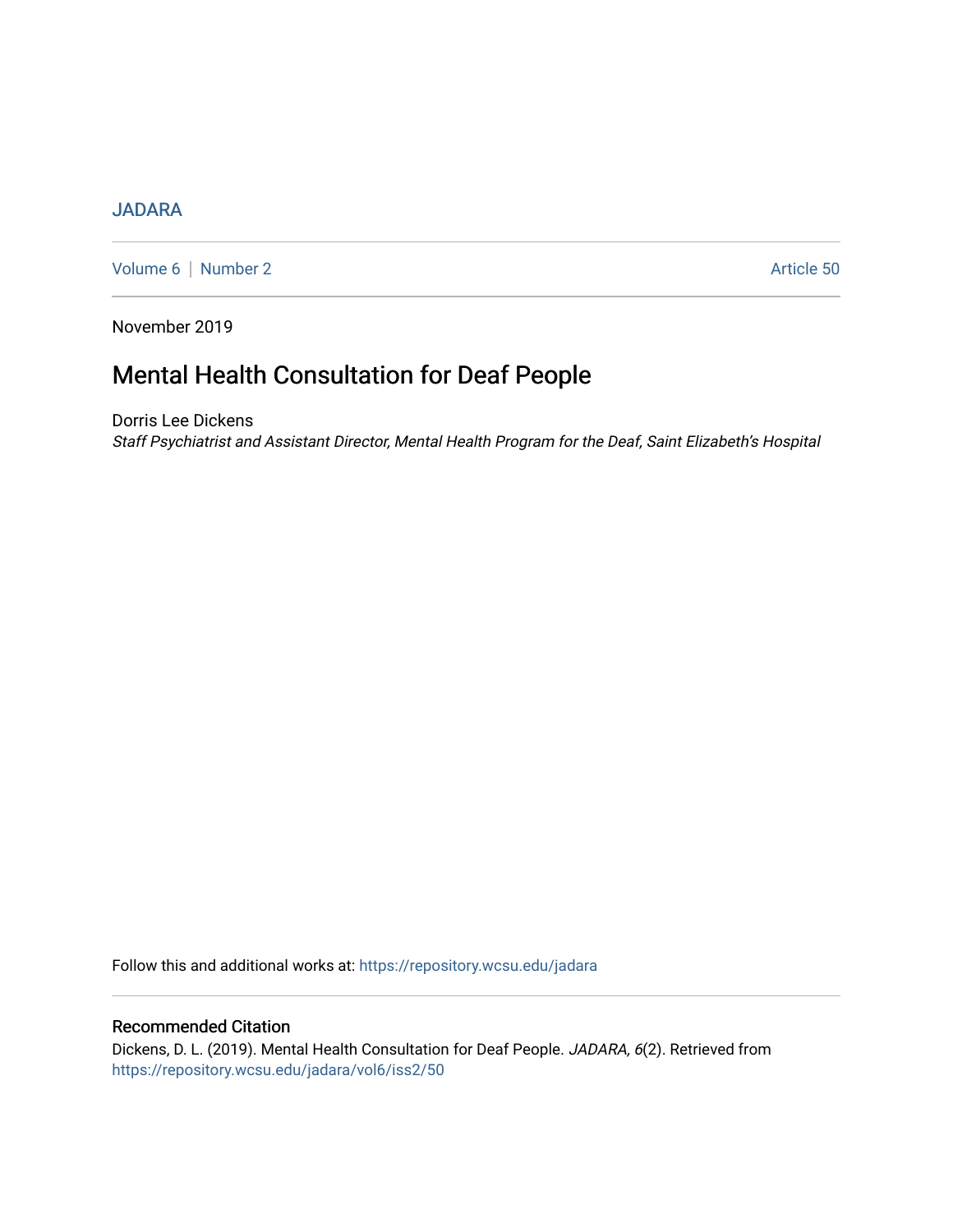# MENTAL HEALTH CONSULTATION FOR DEAF PEOPLE

#### By DORIS LEE DICKENS, M.D., Staff Psychiatrist and Assistant Director, Mental Health Program for the Deaf, Saint Elizabeths Hospital

The Mental Health Program for the Deaf of St. Elizabeths Hospital has been providing psychiatric treatment for its patients since 1963. However, a significant portion of its program now includes a variety of consultative services to persons who are not patients of the hospital and to various agencies as well. A brief description of these services follows.

#### Family Therapy and Counseling

Family Therapy and Counseling perform a vital service for both the patient and his family. Not only does it provide the family with a better understanding of mental illness in general and more specifically of the nature of the illness of the relative who is hospitalized, but it further serves to ease the pain, anxiety and guilt which the family is very often experiencing. Also, because mental illness more ofteh than not is a "family problem" rather than an isolated "individual problem", the family members often need assistance and support in both recognizing their role in the patient's illness and is being able to produce the changes which are necessary in order to avoid having the hospitalized individual return to the same environment which contributed to his illness. It has frequently been observed that family involvement is even more pronounced when the patient is deaf due to the natural tendency of the family to overprotect the individual because of his handicap. Such families very often experience extreme guilt and frustration because of the individual's deafness. Such feelings are then usually intensified upon recognition of the added handicap of mental illness. In such cases, family therapy can do much to quell the anxiety. It can also help the family to establish a more appropriate relationship with the disturbed individual. Nine families have participated in Family Therapy during the past twenty-one months and twelve have received some form of counseling.

1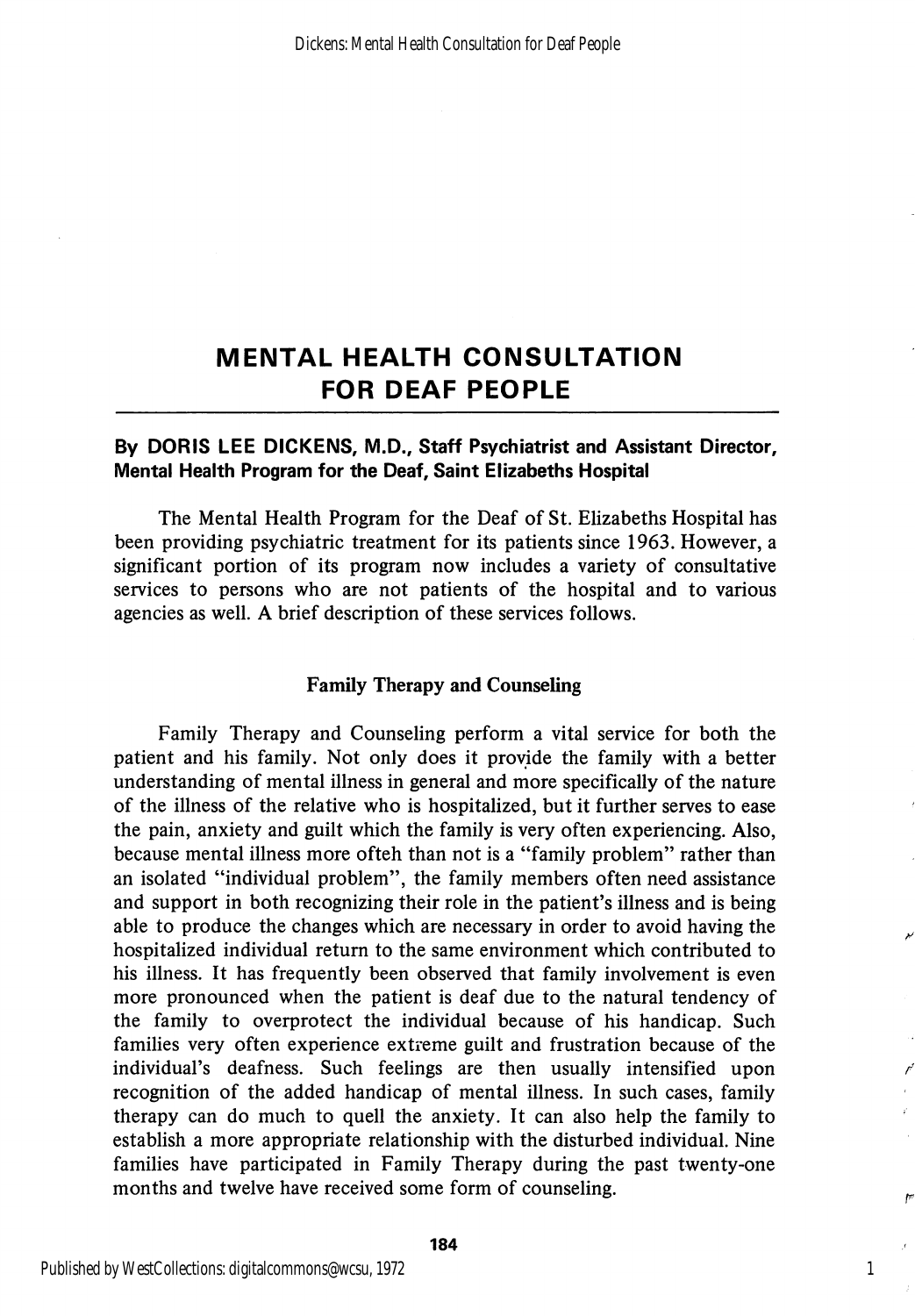#### MENTAL HEALTH CONSULTATION FOR DEAF PEOPLE

#### A Complete Psychiatric Evaluation

The Staff of the Mental Health Program for the Deaf is able to provide a complete psychiatric evaluation for persons referred by schools, hospitals, vocational rehabilitation counselors, families or friends when illness is suspected, but documentation and recommendations are needed. Such an evaluation includes a psychiatric interview, a complete psychological examination, an interview of any immediate family member who is available, and an interview of the person(s) making the referral. When indicated, the evaluation may further include the referred person's participating in various therapeutic activities with the patients and staff members for the purpose of observing and evaluating his behavior and ability to interact with others. Such an evaluation requires a minimum of three hours but may take much longer. It is done at the hospital. Following the evaluation, the referral source is provided with appropriate recommendations which might indicate a need for inpatient treatment, outpatient treatment, or short-term counseling. Thirty-one such evaluations have been done during the past twenty-one months. Of the persons so evaluated, fifteen subsequently became patients of the Mental Health Program for the Deaf. Of these fifteen individuals, seven became outpatients and eight became inpatients.

#### Consultation Services to Schools

This service is available not only to the various schools from which some of our patients have been referred, but is also available to others upon request. Our staff members may visit the schools when possible or representatives of the schools involved may visit the hospital. The mutual exchange of thoughts and impressions helps to provide the hospital staff with more insight into the problems experienced by the schools while attempting to cope with the disturbed student. It further provides the persons from the schools with a better understanding of the child's problems. The information and knowledge gained may further aid in earlier recognition of similar problems when such occur in the future. This early detection of emotional problems may possibly do much toward helping to avoid the necessity of either suspending or expelling the child from school because of the presence of emotional problems which have often resulted in serious behavioral problems. The ultimate goal is to help the child with his emotional illness before it results in disturbed behavior. Representatives of eleven schools have participated in this type of exchange during the past twenty-one months.

#### Consultation Services to Hospitals and Other Agencies

This service is available to hospitals and other agencies desirous of establishing programs which will provide mental health services to deaf

۱.,

٦